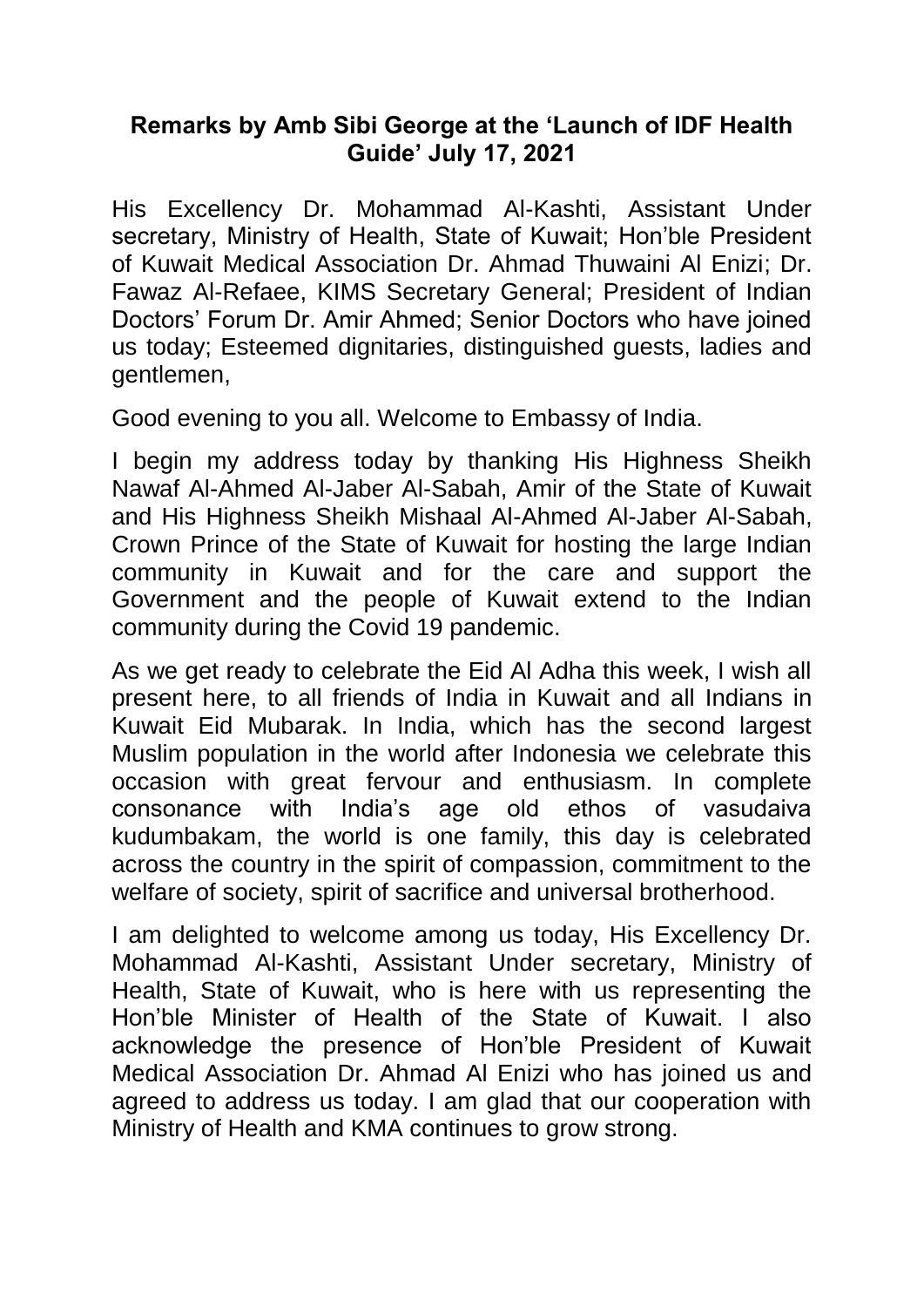I have always said that cooperation in medical sector is a key element in our multifaceted bilateral relationship, and this is truer now than ever when we jointly fight against this deadly pandemic. I recall during the recent visit of the Hon'ble External Affairs Minister of India Dr. S. Jaishankar to Kuwait, healthcare was one of the areas identified as priority sectors of cooperation between our two countries. I congratulate Indian Doctors' Forum, its President Dr. Amir Ahmed and all its members especially the editorial team for their support in further strengthening our cooperation in this sector.

## Dear Friends,

Let me reiterate what I have said before; that is, the IDF team is a trusted partner of the Embassy. The team is always in the forefront of the efforts of the Embassy in ensuring the welfare of the Indian community in Kuwait. Our partnership with IDF continues to grow and I thank IDF not only for its humanitarian efforts but also for its many endeavors in supporting the Indian community in its efforts to fight the pandemic. They have worked closely with the Embassy in many activities, be it organization of dedicated seminars, awareness campaigns, roundtable discussions to educate people about COVID-19, or by conducting medical camps for distressed nationals, or offering free of charge tele-consultations, and now through this informative Health Guide, that we release today.

Dear Friends,

Today's event is part of our continuous efforts to contribute towards the ongoing fight against COVID-19. The global battle against this deadly pandemic appears to be a protracted one. We have made significant progress with COVID-19 vaccinations around the world; however, we still have a long way to go until each one of us is vaccinated. New variants of this disease are being discovered adding to the difficulties already faced. It is thereby imperative that we do not relent in our efforts. It is understandable that we may be fatigued in this long arduous struggle; but eternal vigilance is the price we must all pay for our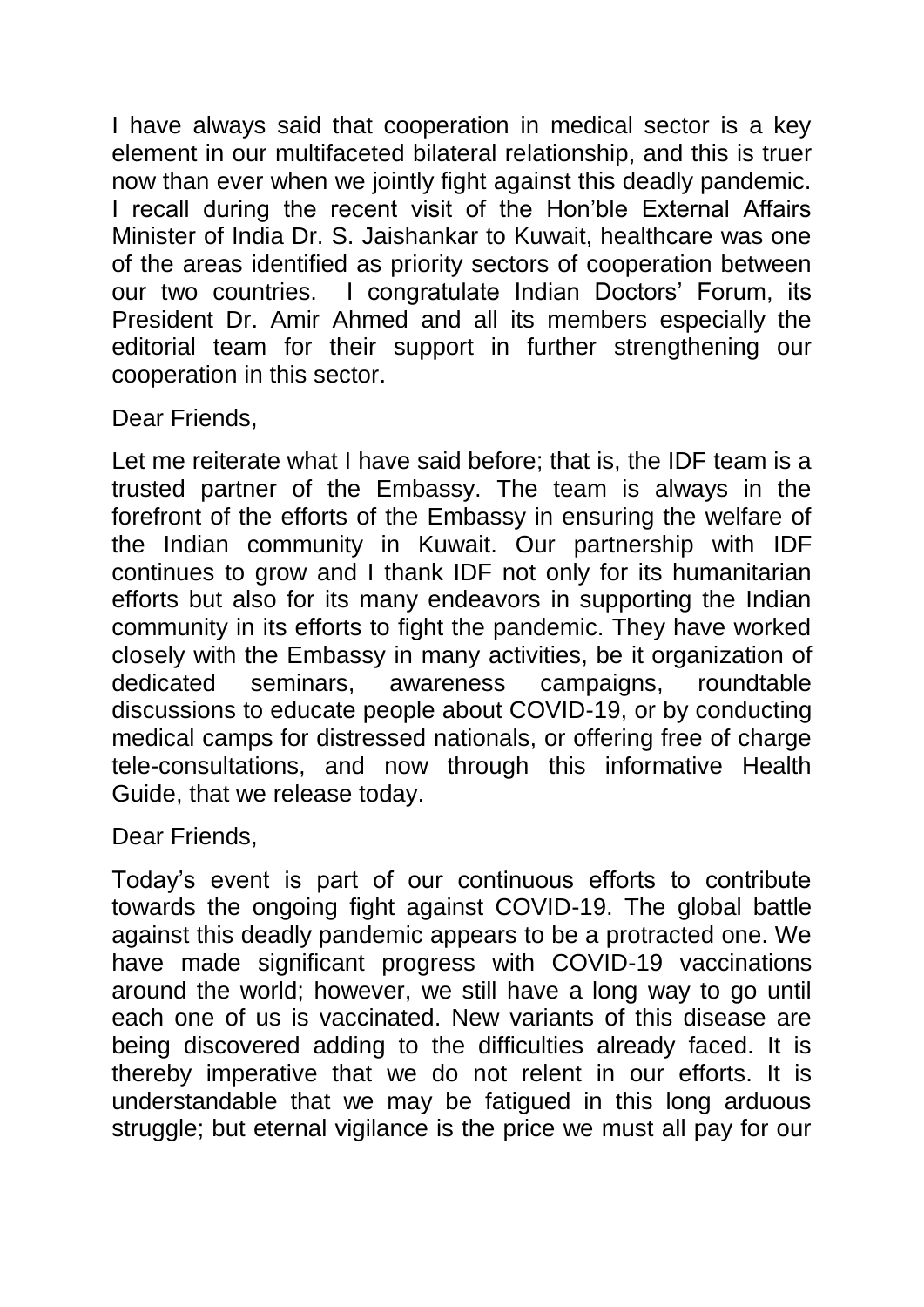own safety and that of our loved ones. The "new normal" forced on us by COVID-19 is here to stay; we just need to adapt to it.

Whilst each one of us deals with the challenges being thrown up by COVID-19, it is important that we thank our doctors, nurses and other medical personnel all over the world who work day in and day out to save lives, in our fight against this pandemic.

Dear Friends,

I am also pleased to inform you all that India has acted with resolve during this unprecedented crisis. In India, the rate of spread of infections, the number of fatalities and the number of cases requiring hospitalisation and critical care have all shown a consistent decline in recent months. India's recovery rate today is over 97%, which is higher than global averages. India's fatality rate is 1.3 % which is much below the world average. An allcountry, all-government approach has helped overcome both the phases of peak infections in India. Prime Minister regularly addressed the State Governments and the people directly launching various programs aimed at taking this 'all India effort' forward.

Today, the Government is also taking all measures to prevent a potential third wave. India's vaccination drive, which is the largest in the world, is proceeding smoothly with over 400 million vaccinations administered in record time. Health infrastructure is also being ramped up as a precautionary measure. India's technological prowess is being leveraged to deliver much needed healthcare solutions. The Co-WIN application, which forms the technology backbone of the vaccination programme in India, is an example of the success of Digital India.

While India implements these innovative solutions to combat the global pandemic, it keeps the needs of the international community at the center of its concerted efforts. The CO-WIN platform has been designed on an open source platform for the benefit of all friendly countries around the world. The recent international digital conclave on CO-WIN was attended by senior officials and experts from all across the globe including from State of Kuwait. I am pleased to inform that many countries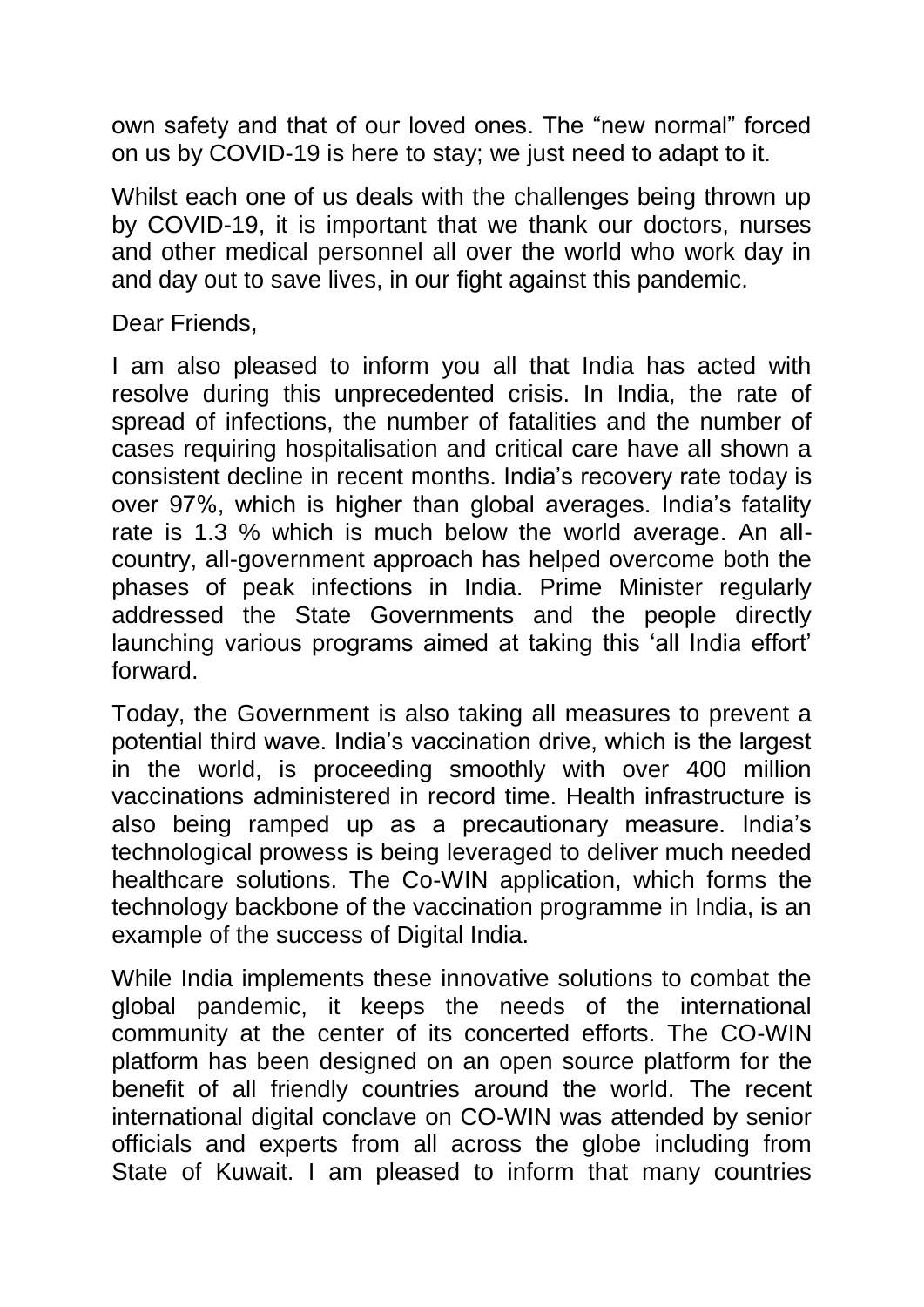around the world have expressed interest in leveraging from the COWIN created by India.

We have been doing this right from the start of this fight against COVID-19. In his address to the UN General Assembly in September last year Prime Minister of India Shri Narendra Modi had assured the global community that India will use its production and delivery capacity to help all humanity in fighting the virus. This is exactly what we have done. India extended medical and other assistance to more than 150 countries India has sent essential drugs, testing kits and other medical assistance. Medications made in India were shipped to destinations across the world in daunting logistical circumstances imposed by lockdowns. Indian rapid response teams were deployed in 8 countries. Indian naval vessels and air force airplanes delivered supplies along a wide arc to friends and partners. Through Vaccine Maitri, the global health diplomacy operation, we have supplied vaccines - made in India – to more than 90 nations across the world, including to the friendly State of Kuwait.

It is an age old saying that good deeds beget good results. True to this saying, it was no wonder then that when India faced a difficult situation during the second wave with a severe shortage of medical oxygen, countries around the world stepped up to assist India. I am particularly happy to inform you that the friendly State of Kuwait was one of the major suppliers of medical assistance to India. On behalf of the Government and the 1.3 billion people of Republic of India, I extend my sincere gratitude to the leadership, Government and people of the friendly State of Kuwait for all the kind assistance. My special thanks to all the concerned authorities who worked tirelessly, even during the holy month of Ramadan and the day of Eid-ul-Fitr, to ensure continuous flow of the much needed medical oxygen from Kuwait to India through successful air-sea bridge operations. I am happy to announce that on July 29 we are organising a virtual event to express our gratitude to all those who helped India overcome the second wave. I invite you all to join us.